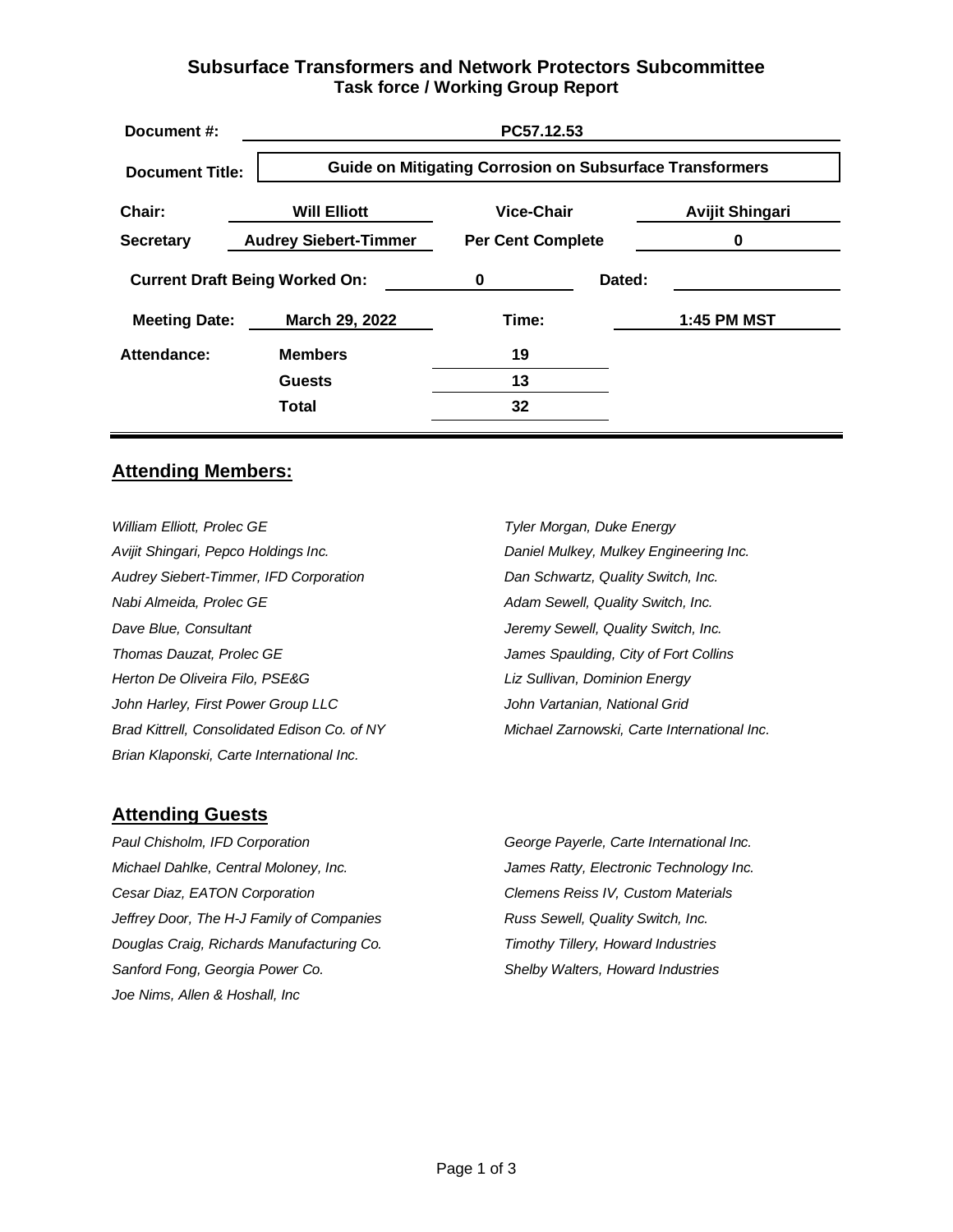# **Meeting Minutes:**

- 1. Will Elliott called the meeting to order at 1:45 PM MST.
- 2. Opening remarks and announcements.
	- i. As this is the first meeting, any attendee can request to be a member.
- 3. Will Elliott reviewed agenda. Hearing no requests for changes, the agenda was approved as written. As this is the first meeting there was no previous meeting minutes to approve.
- 4. Will Elliott reviewed IEEE Essential Patent Claims and SA Copyright Policy. No issues were raised.
- 5. New Business:
	- i. Will Elliott reviewed the approved PAR.
	- ii. Will Elliott requested nominations for the working-group officers.
		- a. **Brian Kaplonski made a motion to nominate Will Elliott as the working group Chair. Second by George Payerle. Motion passed unanimously.**
		- b. **Nabi Almeida made a motion to nominate Avijit Shingari as the working group Vice Chair. Second by Michael Zarnowski. Motion passed unanimously.**
		- c. **Tom Dauzat made a motion to nominate Audrey Siebert-Timmer as the working group secretary. Second by Paul Chisholm. Motion passed unanimously**.
	- iii. Will Elliott asked the group how we should proceed with the draft document which was created by the corrosion taskforce.
		- a. **Tom Dauzat made a motion to accept the current draft as the starting point. Document contents can be modified within the constraints of the approved PAR scope. Second by George Payerle. Motion passed unanimously.**
		- b. Group discussed the following:
			- 1. A question was asked if should limit the number or types of changes to make to the document. Group discussed the draft is a starting point and can be changed as needed if it is within the document scope.
			- 2. A suggestion was made to discuss what experience we have in the room (i.e. corrosion experts or material scientists).
				- 1. Jeremey Sewell from Quality Switch mentioned they have a material scientist who could review the draft.
				- 2. Tom Dauzat from Prolec GE mentioned he is a mechanical engineer with a materials background. He performed a number material tests for the taskforce.
				- 3. Brad Kittrel from ConEd mentioned they have corrosion experts. ConEd also has corrosion data can be shared.
				- 4. Avijit Shingari mentioned PEPCO have some corrosion experts who could review the draft.
				- 5. John Harley from First Power Group mentioned they have a corrosion expert who could review the draft and possibly attend the meeting.